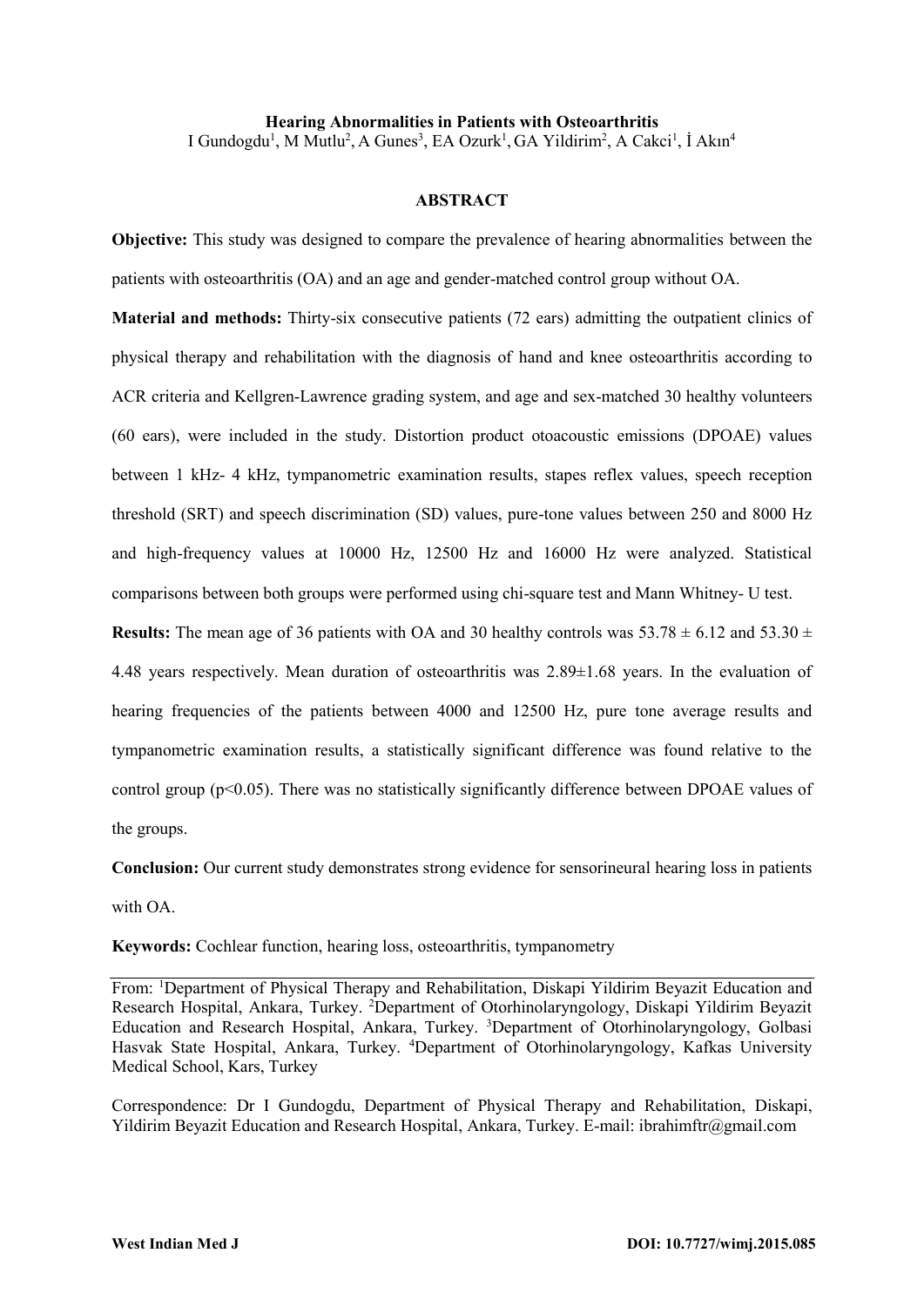### **INTRODUCTION**

Osteoarthritis (OA) and hearing loss are the most common causes of chronic disability in older adults (1-3). OA is also the most common joint disease and is the major cause of pain and disability throughout the world (3). Previous studies have shown that the chronic diseases were associated with hearing loss in adults (4). In 2007, [Rawool e](http://www.ncbi.nlm.nih.gov/pubmed/?term=Rawool%20VW%5BAuthor%5D&cauthor=true&cauthor_uid=17264476)t al. reported the higher prevalence of middle ear abnormalities in patients with OA compared to controls (1), however, little is known about auditory manifestations in patients with OA.

Several studies have also reported an association between inflammatory diseases and hearing loss. Sensorineural, conductive, and mixed type hearing loss in patients with inflammatory diseases such as rheumatoid arthritis (RA) (5-8), ankylosing spondylitis (AS) (9, 10), inflammatory bowel disease (11), Behcet's disease (12) and psoriatic arthritis (PsA) (13) have been reported. Arthritis of the joints of the ossicular chain in the middle ear, immune complex-mediated vasculitis of the inner ear and ototoxic effects of drugs used for the treatment have been generally accounted for hearing loss in inflammatory diseases.

Although OA is known as a degenerative, non-inflammatory disease, the inflammatory response and low grade chronic systemic inflammation play an important role in the pathogenesis of OA (14-22). Regarding OA cartilage destruction, it has been shown that upregulation of m-RNA of several proinflammatory cytokines, increased expression of genes for metalloproteinases, COX-2, IL—1, IL-8, tissue growth factor beta have a role in the pathogenesis of OA (14-20, 23).

OA can affect hearing via a number of different mechanisms such as; osteoarthritis of the synovial incudostapedial and incudomalleolar joints, causing a conductive hearing loss, local inflammatory process could cause destruction of the cochlear hair cells, causing sensorineural hearing loss and drugs which are used to treat osteoarthritis could affect the hearing.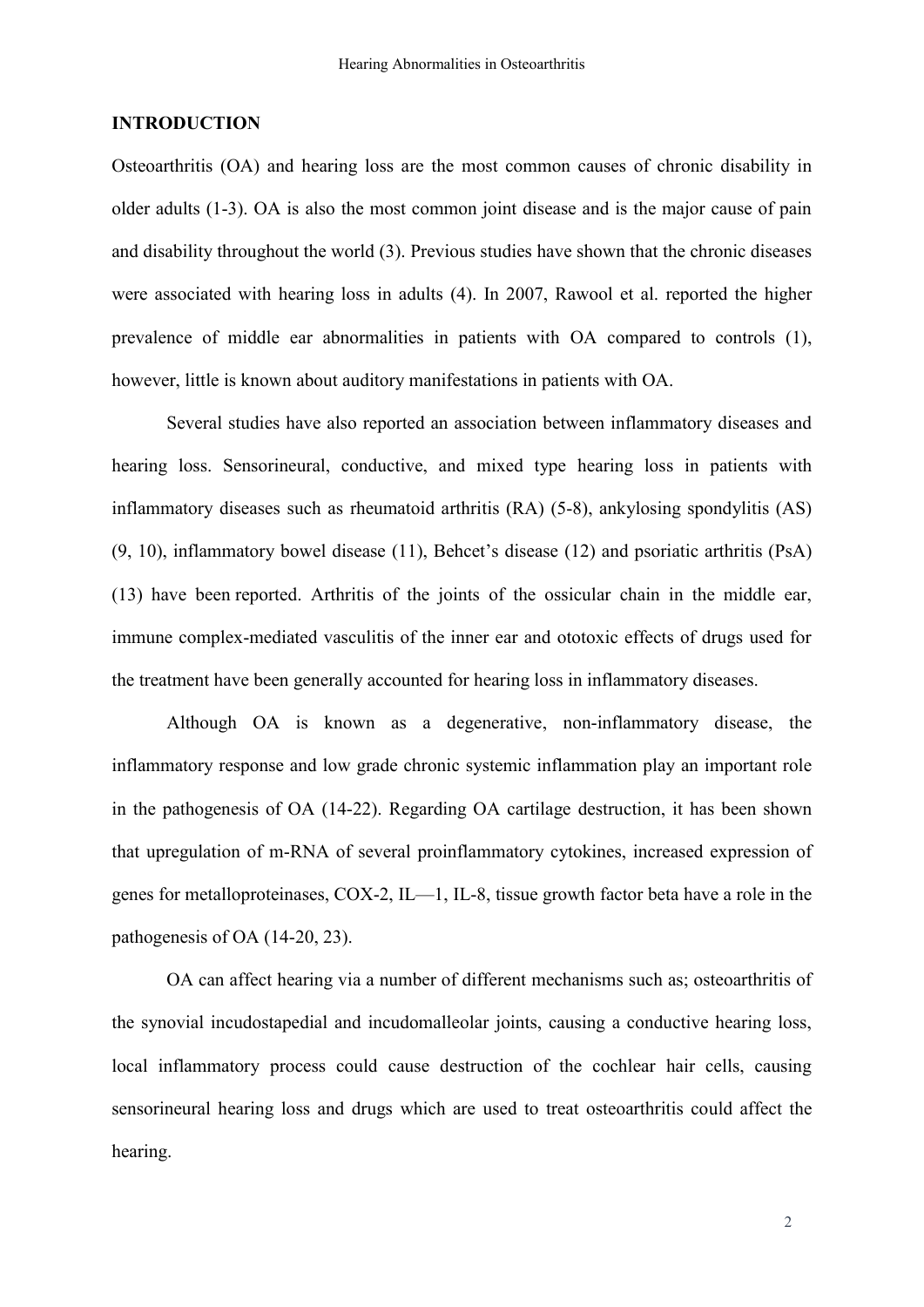Therefore, this study was designed to compare the prevalence of conductive and sensorineural hearing abnormalities in patients with osteoarthritis and an age and gender matched control group without osteoarthritis. We compared distortion-product otoacoustic emission values (DPOAE) as a measure of acoustic distortion, tympanometry, stapes reflex, speech reception threshold (SRT), speech discrimination (SD) and audiogram values between 125 and 16.000 Hz frequencies, between the patient and the control groups.

### **MATERIAL AND METHODS**

### **Study population**

This study was carried out in physical medicine and rehabilitation and otolaryngology clinics of tertiary care hospital. Our study was approved by the Local Ethics Committee and informed consent forms were obtained from the patients and controls.

The participants in our study were consecutive patients attending physical therapy and rehabilitation (PMR) outpatient clinics of our hospital over a period of 12 months, younger than 65 years, who fulfilled the diagnosis of hand and knee OA according to American College of Rheumatology (ACR) clinical and laboratory criteria and grade  $\geq 1$  knee OA according to Kellgren-Lawrence grading system (24-26) and age and sex-matched healthy volunteers who agreed to the study were enrolled consecutively.

All the patients and controls underwent careful systematic history taking session with special emphasize on the joint and hearing complaints. Patients and controls with a history of congenital ear disease, inflammatory disease, family history of hearing loss, otologic surgery, head and neck trauma, neoplasm of the brain and ear, tympanic membrane perforation, ototoxic drug use (eg; salicylates), occupational noise exposure, Ménière's syndrome, neurologic disease, cerebrovascular disease, metabolic disease, renal disease, recurrent otitis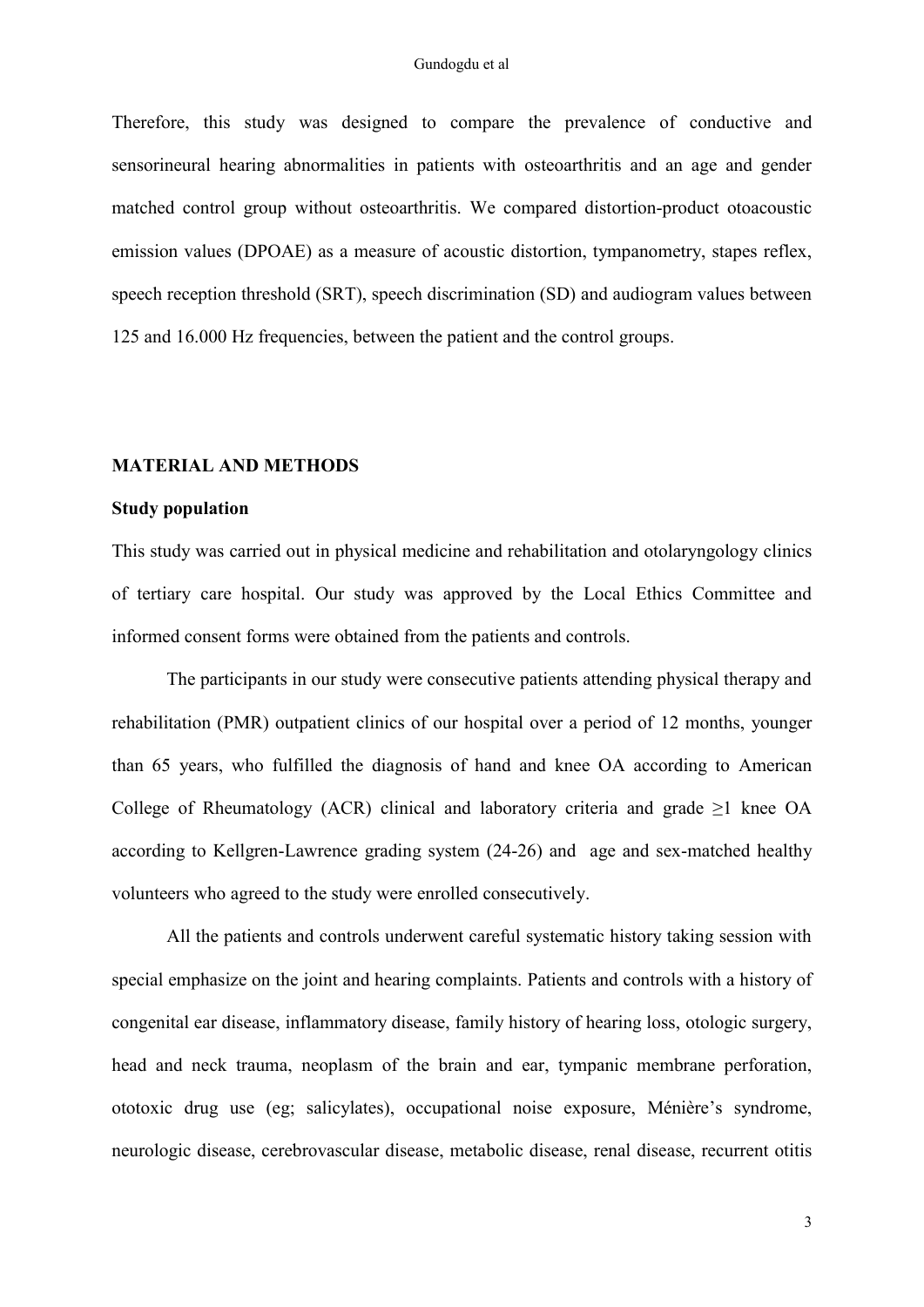media, having suffered upper respiratory airway infection <=30 days before study entry and otoscopic evidence of ear pathology were excluded from the study. Healthy controls with a history of osteoarthritis, hard tissue enlargement of distal and proximal interphalangeal joints of the hand or complained of joint pain were excluded from the study. All of the patients with OA in our study had been treated with or were using one of the nonsteroidal antiinflammatory drugs and/or paracetamol, three of them were using glucosamine and chondroitin sulfate additionally. The same PMR specialist performed the rheumatologic evaluations of all patients and controls.

Based on these inclusion and exclusion criteria, 36 patients with OA (72 ears), and 30 age and sex-matched healthy controls (60 ears) were assessed in this study.

During the recruitment process, 10 patients with OA were excluded; 4 patients because of positive otoscopy, 3 patients because of laboratory results and 3 patients because of metabolic disease. Also, 3 control participants were excluded because of occupational noise exposure history.

### **Audiologic evaluations**

All patients and healthy controls underwent complete ear, nose and throat examination. Any participants who had significant amount of cerumen, scarred or perforated tympanic membrane were excluded from the study. Then, audiologic investigations were carried out in an audiology unit of our hospital. All patients and controls received audiometry (Madsen Astera, Denmark), tympanometry (Grason Stadler, USA) and DPOAE (Neurosoft, Russia) studies. DPOAE values between 1 kHz- 4 kHz, tympanometric examination results, Stapes reflex, SRT and SD values, pure-tone audiometry values between 250 and 8000 Hz and highfrequency values at 10000 Hz, 12500 Hz and 16000 Hz were analyzed. All DPOAE and audiologic tests were performed in a soundproof room by a single specialist who was blinded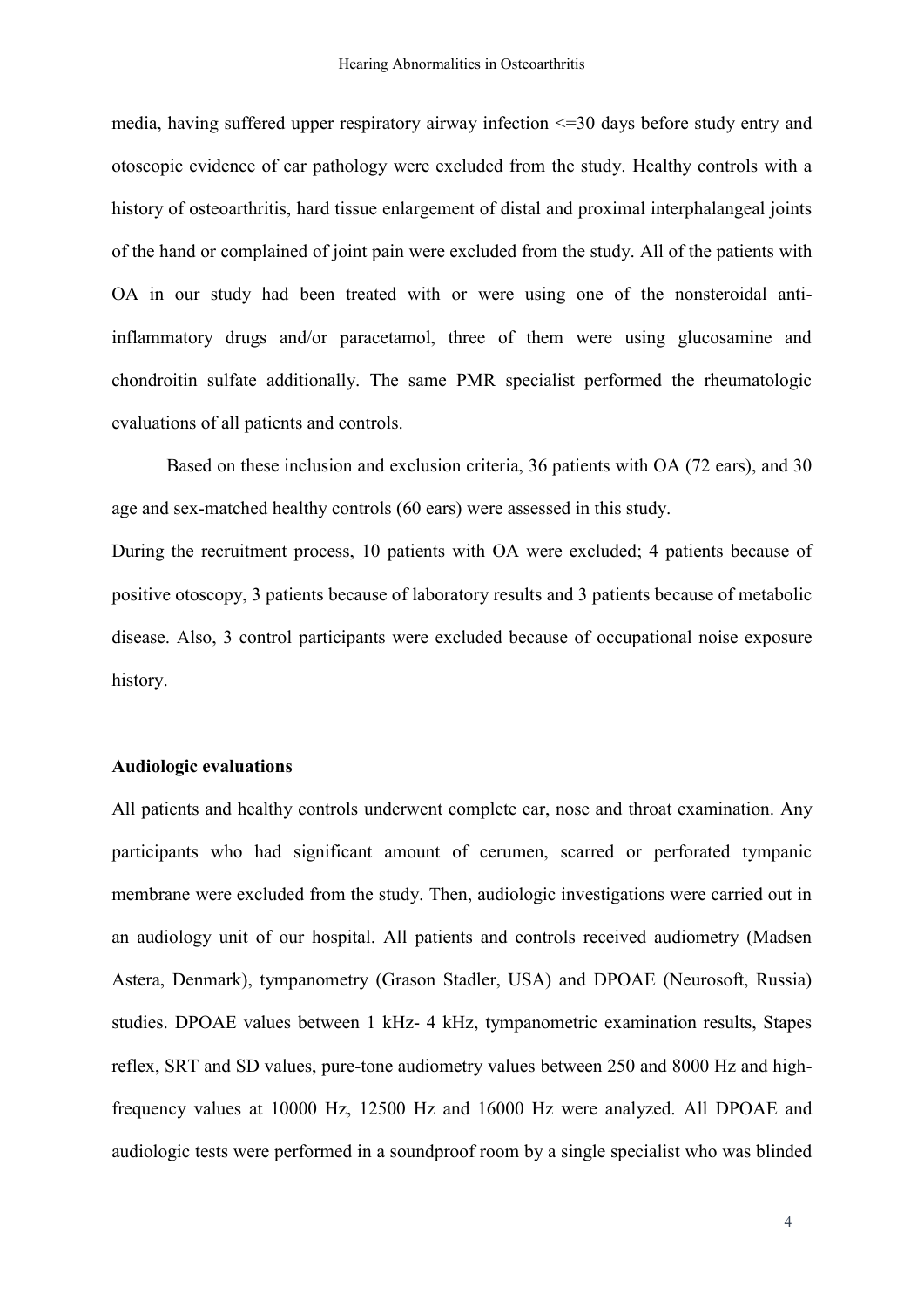to the study parameters. The rheumatologic and audiometric assessments were performed concomitantly.

### **Statistical Analysis**

Normality of the continuous variables was assessed via the Shapiro-Wilk test. Descriptive statistics were expressed as mean  $\pm$  standard deviation. Bivariate associations were determined using the chi-square test for categorical variables, and the Mann-Whitney U test was used for the comparison of non-normally distributed continuous variables. Statistical results with a value of p<0.05 were considered statistically significant. Statistical analysis was performed using the Statistical Package for the Social Sciences 15.0 (SPSS, Inc.; Chicago, IL, USA) version for Windows.

### **RESULTS**

The mean age of 36 patients (35 women and 1 man) with knee OA was  $53 \pm 6.12$  years and that of the 30 controls (28 women and 2 men) was  $53,30 \pm 4.48$  years. No difference was found between patients and controls with respect to age or sex  $(p<0.05)$ . The mean duration of disease was 2.89±1.68 years.

There was a significant difference between patient and control groups in pure tone average results and hearing thresholds at frequencies of 4000-6000-10000 ve 12500 Hz for both ears, and at frequency of 8000 Hz for right ear  $(P<0.05)$  (Table 1).

SRT values were significantly different between patient and the control groups for both ears. SD values were also significantly different between patient and the control groups for left ear  $(P < 0.05)$  (Table 2).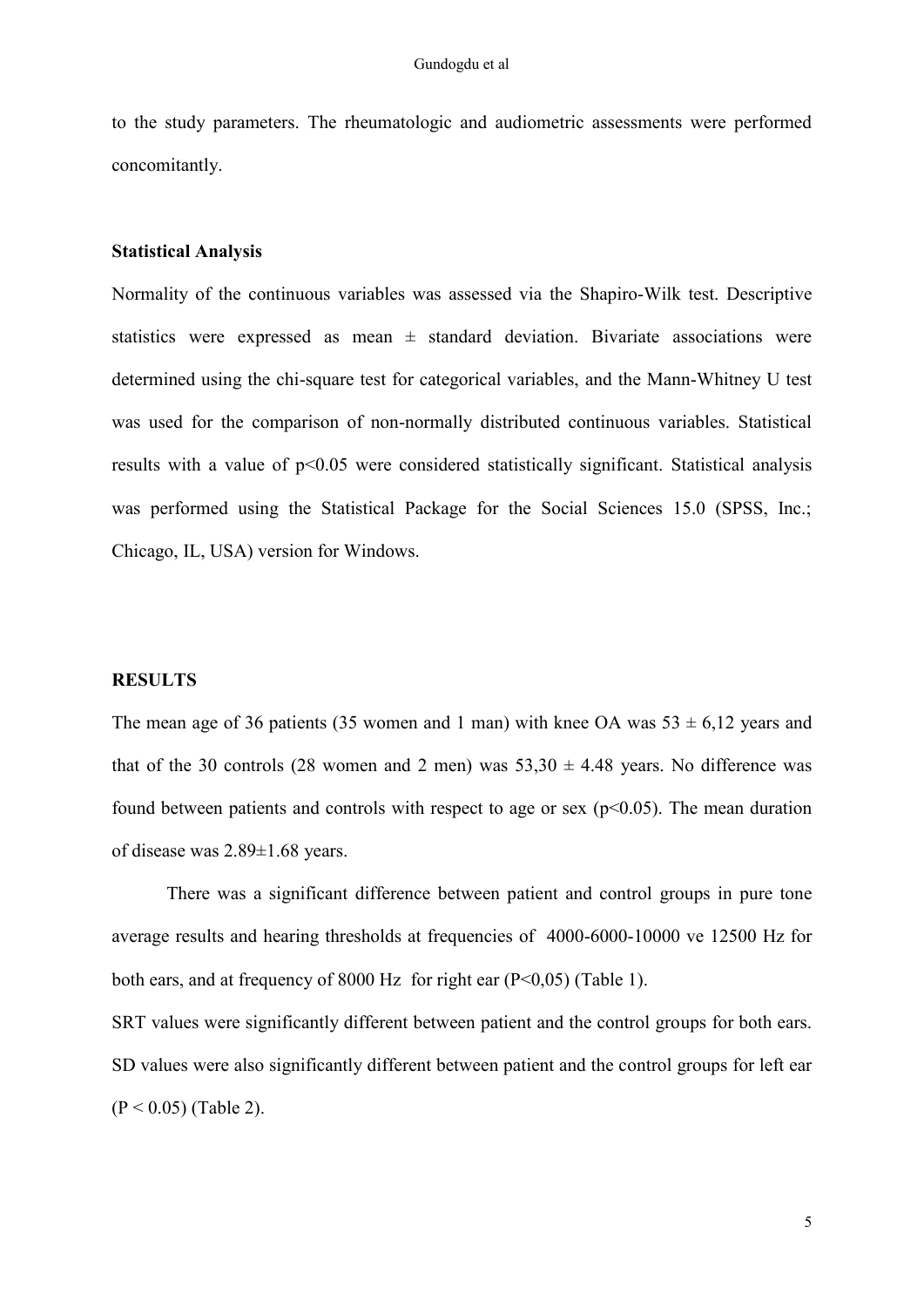DPOAE measurement findings in all frequencies showed no significant difference between the two groups (p>0.005). The mean DPOAE measurement results at frequencies of 1000-400Hz are shown in Table 3.

There was a significant difference between the two groups in tympanometric and stapes reflex values ( $P < 0.05$ ) (Table 4, 5).

### **DISCUSSION**

OA is the most common type of arthritis or degenerative disease affecting articular cartilage, bone and surrounding tissues and it is a leading cause of chronic disability (3). Pathogenesis of OA includes genetic, environmental, metabolic, and biomechanical factors (27). OA was initially considered as a degenerative non-inflammatory condition of elderly, but recent studies have demonstrated the role of cytokines and other mediators of inflammation in OA pathogenesis. (21,22). Mechanical stress and joint loading may appear to induce the expression of proinflammatory cytokines and matrix metalloproteinases (14,15) causing increased release of cytokines such as IL-1, IL–6 and TNF-α. It was also shown to stimulate the secretion of the eicosanoids, nitric oxide (NO.) and superoxide anion (O2.-) which contribute to the inflammation and the joint destruction (16, 17).

The role of reactive oxygen species (ROS) and nitric oxide (NO) in the pathogenesis of osteoarthritis have been discussed in previous studies. Excessive levels of ROS and NO could play an important role in catabolic process of osteoarthritis and could also contribute to chondrocyte death by causing oxidative damage to proteins, lipids, and DNA, which are consistent with the knowledge that low grade chronic systemic inflammation contributes to the pathogenesis OA. (18-20).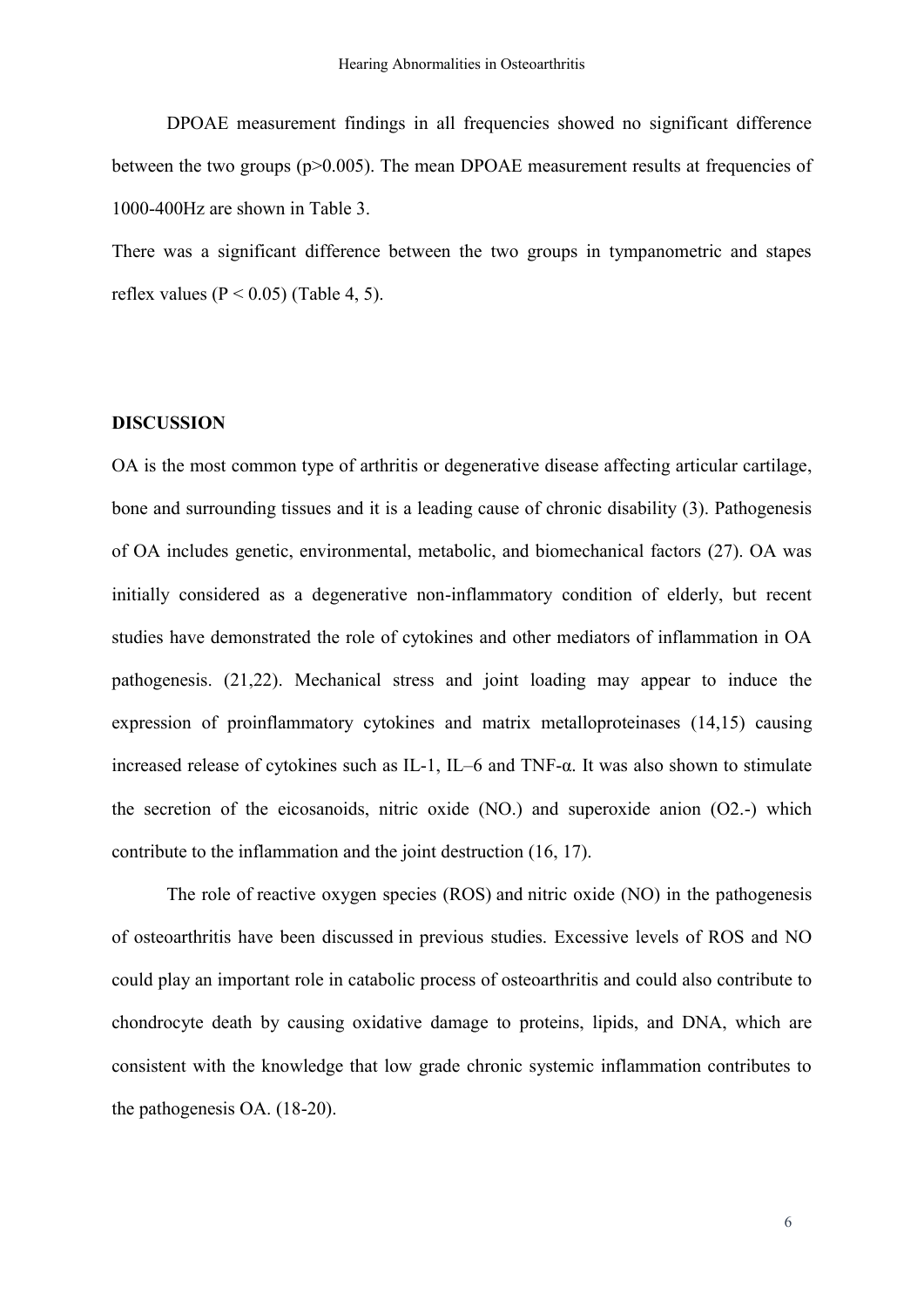#### Gundogdu et al

The etiology of SNHL is also multifactorial, with over-exposure to noise, some drugs, immune-induced inflammation being common causes. Many researchers have also substantiated role of inflammatory cytokines (ie TNF- $\alpha$ ), ROS and NO, and the role of prolonged oxidative and cellular mechanisms, leading to cochlear injury and sensorineural hearing loss (28, 29). Other authors have reported the association between hearing loss and polymorphisms of genes encoding cytokines related to the inflammatory response (30). It has also been suggested that the sensorineural hearing loss may be a part of syndrome related to childhood onset progressive osteoarthritis associated with mutation in procollagen type-II gene (31).

The association between hearing impairment and inflammatory diseases such as; RA, AS, PsA, inflammatory bowel disease and Behcet's disease have been reported in recent studies (5-13). [Rawool e](http://www.ncbi.nlm.nih.gov/pubmed/?term=Rawool%20VW%5BAuthor%5D&cauthor=true&cauthor_uid=17264476)t al. (1) reported the association between conductive hearing loss and osteoarthritis but there have been no further studies conducted on whether these conditions have any relationship. The study's authors claimed that OA affecting the incudomalleal and incudostapedial joints, annular ligament attaching the stapes footplate to the oval window can cause middle ear abnormalities.

Regarding conductive hearing loss in inflammatory diseases, other studies also suggest the synovial involvement of the incudomalleal and incudostapedial joints, which are diarthrodes, as any other joint involvement in rheumatic diseases.

In our study, we did not found any middle ear abnormality, which can be partially explained in terms of the mean age difference between patient population of our study and Rawool et al.'s (1) study (66.06 yrs vs.  $53.78 \pm 6$ , 12 years).

Rawool et al. also found that the patients with OA had higher prevalence of sensorineural hearing loss compared to control group, but results had not reached a statistically significant level. They emphasized the role of inflammatory process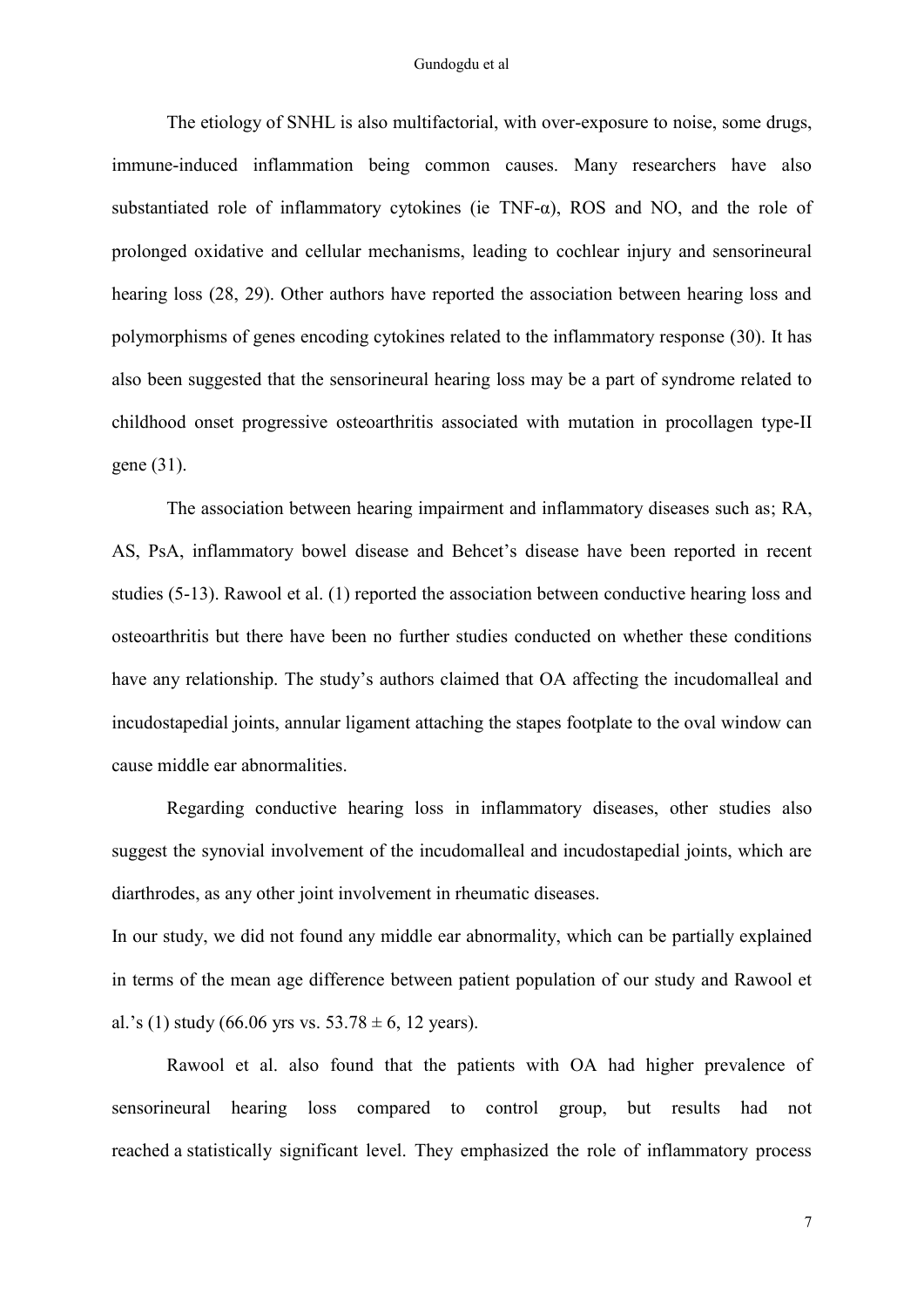and immune deregulation involved in pathogenesis of OA as a cause of possible sensorineural hearing loss. They also speculated the role of drugs used in the treatment of OA. Majority of studies report that there is more sensorineural hearing loss caused by inner ear involvement in patients with inflammatory disease than in controls (5-10). The pathophysiological mechanism is poorly known but one of the most widely accepted theories propose vasculitis and neuritis manifestations of inflammatory diseases could affect the cochlea and eighth cranial nerve, thus causing sensorineural hearing loss. The experiment has also been used to illustrate the role of TNF- $\alpha$  inhibitors in the treatment of immune-mediated hearing loss (32). Ototoxic effects of drugs used for the treatment have also been accounted for this condition (5-10).

We found higher pure tone average results in the OA group compared with the controls for both ears. In addition, hearing thresholds at frequencies of 4000-6000-10000 ve 12500 Hz for both ears were also significantly higher in the OA group, supporting the sensorineural hearing abnormality, which also indirectly supports the role of low grade chronic systemic inflammation in OA pathogenesis.

In a study regarding relationship between high frequency hearing and DPOAEs, authors hypothesized that the otoacoustic emissions act as early determiners of cochlear dysfunction and it indicates the summed activity of an important portion of outer hair cells. In that study, analysis revealed that DPOAE levels at 4-8Hz had significantly correlated with the PTA from 11.2 to 20 kHz, and the PTA for 4-8 Hz also correlated with PTA for ultra high frequency hearing. They found that ultra high frequency hearing accounted for only 14% of the variance in DPOAE levels at 4-8 Hz, but Pure tone average results had not contributed significantly to the DPOAE variance, and they concluded that the high frequency hearing influences DPOAE at lower frequencies before the pure tone thresholds can detect the change in outer hair cells (33). In our study, although we found a significant difference between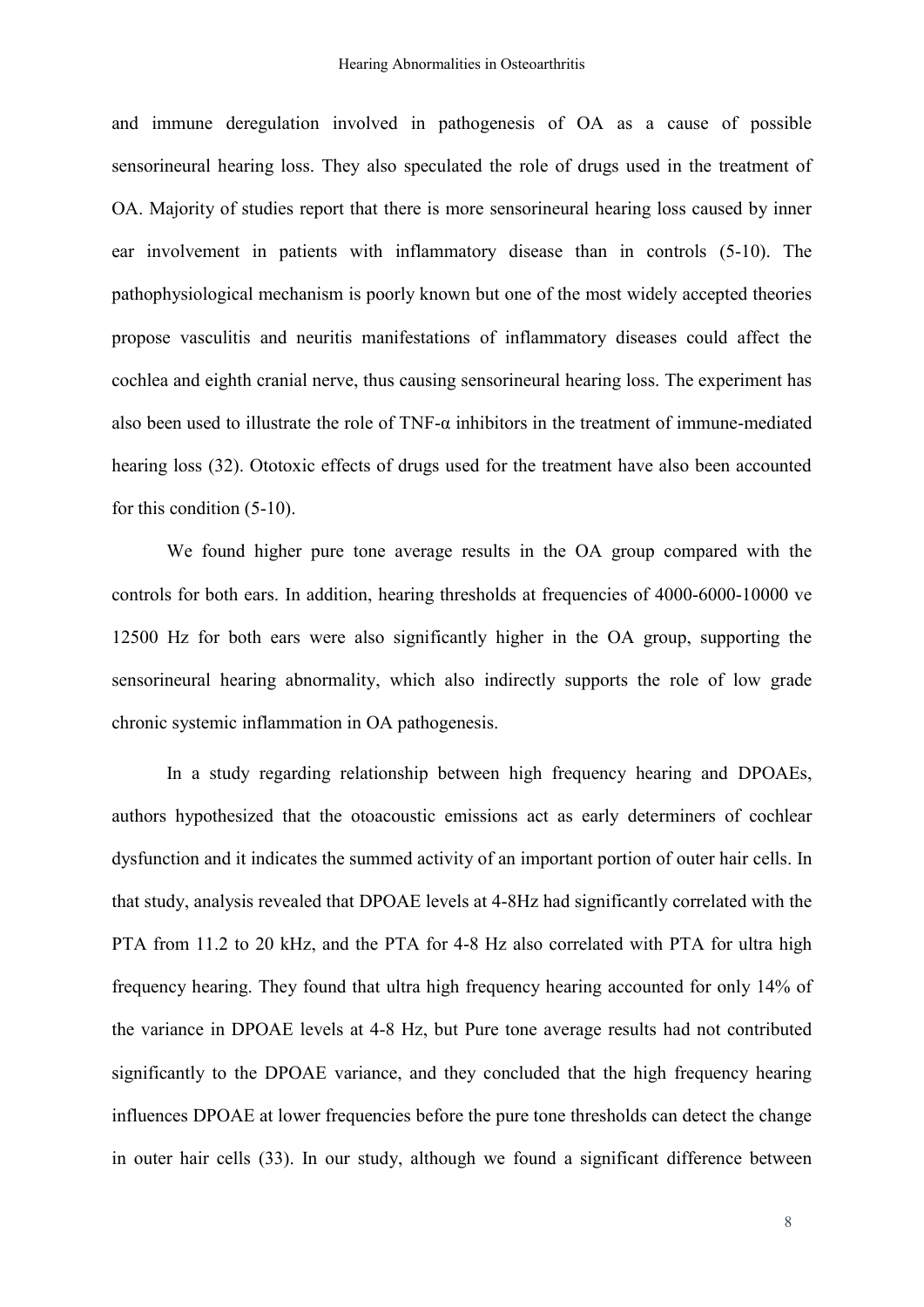groups regarding PTA and hearing frequencies between 4000-12500 Hz, there was no difference between groups in DPOAE at 1000-4000 Hz. Our findings did not support the relationship between otoacoustic emissions and hearing frequencies, and highlight the need for more research in this subject.

In the study performed by Amor-Dorado and colleagues (13) for sensorineural hearing abnormalities in patients with psoriatic arthritis, they found that the tympanometric and stapes reflex evaluations may be sensitive to cochlear dysfunction. In that study, patients with psoriatic arthritis also exhibited higher values of SRT than controls, but speech discrimination values were not different between groups. In our study, there was no significant difference among the groups for stapes reflex, and tympanogram pressure values were significantly different between groups. Similarly, we found that the SRT values were significantly higher in patients with OA than controls, which may contribute to cochlear dysfunction.

As strengths of our study, since age related sensorineural hearing abnormality can be expected in both the patient and age-matched control group included in the current study, we excluded patients older than 65 years, which might partially prevented the negative effects of old age on hearing acuity. In addition, since osteoarthritis occurs with aging, we included relatively younger patient and control group, which might also partially discard the possible inaccurate inclusion of undiagnosed and asymptomatic healthy controls with osteoarthritis.

The primary limitation of our study was a small sample size and its cross sectional design, which may influence the generalizability of our findings and we could not compare our data with follow-up results. However, they were representative of patients with OA that participate in clinical trials in age and gender , and our sample size was similar to other controlled studies related to hearing impairment in arthritis. Furthermore, we excluded patients using ototoxic drugs but we did not discuss the possible negative effects of drugs use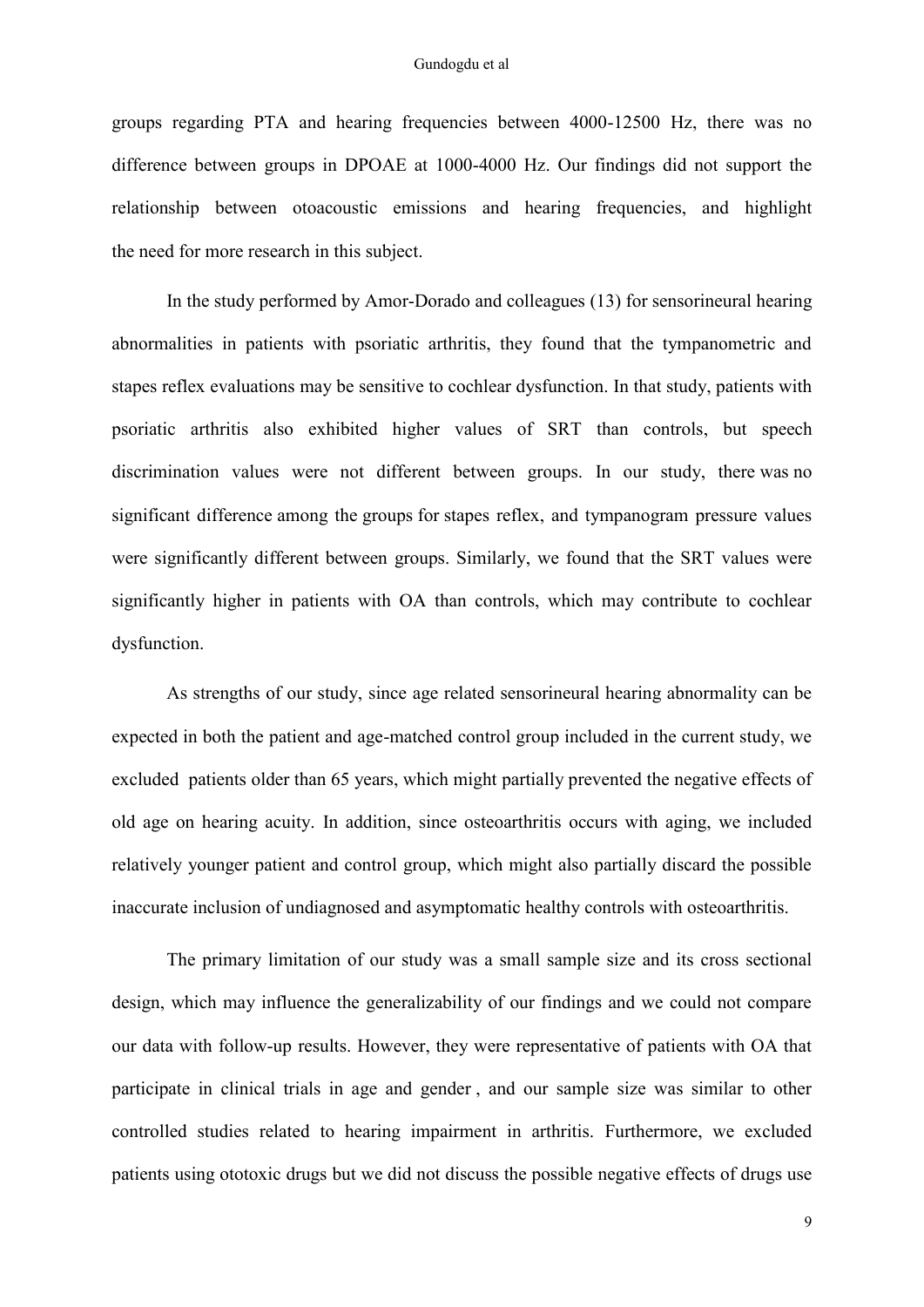in the OA, potential ototoxic effects of NSAID use on hearing functions is a limitation of our study. Future research should attempt to investigate the relationship between disease activity and hearing impairment.

### **CONCLUSION**

Our findings suggest an association of OA and sensorineural hearing loss. To our knowledge, this is the second OA population report evaluating the audio vestibular system with multiple tests. Our study along with previous study by Rawool et al. may indicate that the assessment of hearing impairment among patients with OA.

In conclusion, significant differences in the pure-tone average values and hearing thresholds at 4000-12500 Hz detected in patients with OA demonstrate involvement of the functions of the inner ear. Clinicians who are involved in the management of OA should be aware of hearing impairment, which is itself a potential cause of severe disability. Therefore, we recommend performing audiological evaluations and taking necessary precautions in patients with OA.

### **AUTHORS' NOTE**

The authors declare no conflict of interest.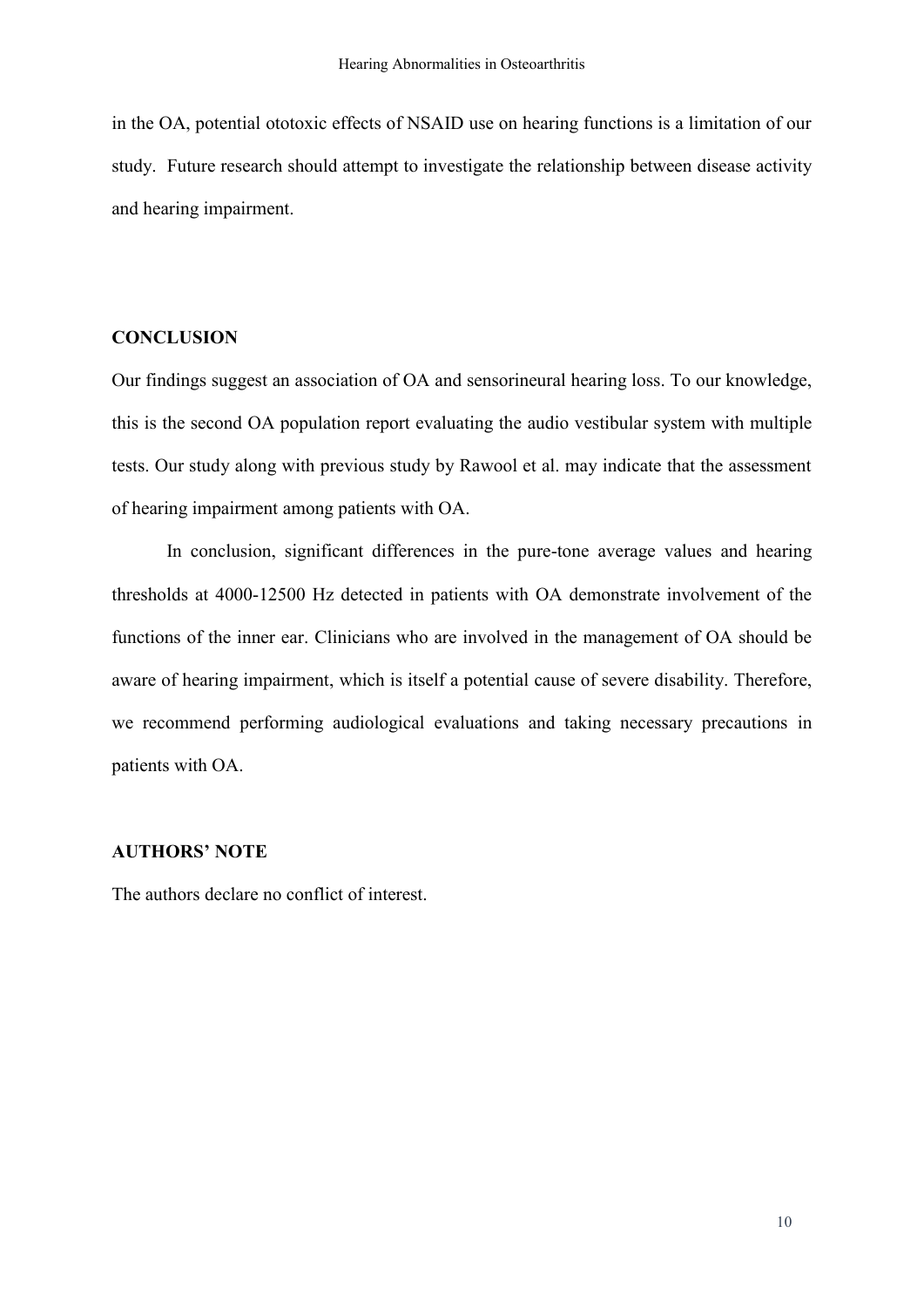### **REFERENCES**

- 1. Rawool VW, [Harrington BT.](http://www.ncbi.nlm.nih.gov/pubmed/?term=Harrington%20BT%5BAuthor%5D&cauthor=true&cauthor_uid=17264476) Middle ear admittance and hearing abnormalities in individuals with osteoarthritis. [Audiol Neurootol](http://www.ncbi.nlm.nih.gov/pubmed/17264476) 2007; **12:** 127–36.
- 2. [Yang CH,](http://www.ncbi.nlm.nih.gov/pubmed/?term=Yang%20CH%5BAuthor%5D&cauthor=true&cauthor_uid=26283913) [Schrepfer T,](http://www.ncbi.nlm.nih.gov/pubmed/?term=Schrepfer%20T%5BAuthor%5D&cauthor=true&cauthor_uid=26283913) [Schacht J.](http://www.ncbi.nlm.nih.gov/pubmed/?term=Schacht%20J%5BAuthor%5D&cauthor=true&cauthor_uid=26283913) Age-related hearing impairment and the triad of acquired hearing loss. [Biomed Res Int](http://www.ncbi.nlm.nih.gov/pubmed/25874222) 2015; **2015:** 617207.
- 3. [Pereira D,](http://www.ncbi.nlm.nih.gov/pubmed/?term=Pereira%20D%5BAuthor%5D&cauthor=true&cauthor_uid=26445941) [Severo M,](http://www.ncbi.nlm.nih.gov/pubmed/?term=Severo%20M%5BAuthor%5D&cauthor=true&cauthor_uid=26445941) [Santos RA,](http://www.ncbi.nlm.nih.gov/pubmed/?term=Santos%20RA%5BAuthor%5D&cauthor=true&cauthor_uid=26445941) [Barros H,](http://www.ncbi.nlm.nih.gov/pubmed/?term=Barros%20H%5BAuthor%5D&cauthor=true&cauthor_uid=26445941) [Branco J,](http://www.ncbi.nlm.nih.gov/pubmed/?term=Branco%20J%5BAuthor%5D&cauthor=true&cauthor_uid=26445941) [Lucas R,](http://www.ncbi.nlm.nih.gov/pubmed/?term=Lucas%20R%5BAuthor%5D&cauthor=true&cauthor_uid=26445941) [Costa L,](http://www.ncbi.nlm.nih.gov/pubmed/?term=Costa%20L%5BAuthor%5D&cauthor=true&cauthor_uid=26445941) [Ramos E.](http://www.ncbi.nlm.nih.gov/pubmed/?term=Ramos%20E%5BAuthor%5D&cauthor=true&cauthor_uid=26445941) Knee and hip radiographic osteoarthritis features: differences on pain, function and qu ality of life[.Clin Rheumatol](http://www.ncbi.nlm.nih.gov/pubmed/?term=Knee+and+hip+radiographic+osteoarthritis+features%3A+differences+on+pain%2C+function+and+quality+of+life) 2015 Oct 7. (Epub ahead of print)
- 4. Shiue I. Chronic diseases and life events accounted for 2-18 % population attributable risks for adult hearing loss: UK Adult Psychiatric Morbidity Survey, 2007. Eur Arch Otorhinolaryngol 2015 Jan 10. (Epub ahead of print)
- 5. Özkırış M, Kapusuz Z, Günaydın İ, Kubilay U, Pırtı İ, Saydam L. Does rheumatoid arthritis have an effect on audiovestibular tests? Eur Arch Otorhinolaryngol 2014; **271:** 1383–7.
- 6. Raut VV, Cullen J, Cathers G. Hearing loss in rheumatoid arthritis. J Otolaryngol 2001; **30:** 289–94
- 7. Dikici O, Muluk NB, Tosun AK, Unlu¨soy I. Subjective audiological tests and transient evoked otoacoustic emissions in patients with rheumatoid arthritis: analysis of the affecting hearing levels. Eur Arch Otorhinolaryngol 2009; **266:**1719–26
- 8. Takatsu M, Higaki M, Kinoshita H, Mizushima Y, Koizuka I. Ear involvement in patients with rheumatoid arthritis. Otol Neurotol 2005; **26:** 755–61
- 9. [Amor-Dorado JC,](http://www.ncbi.nlm.nih.gov/pubmed/?term=Amor-Dorado%20JC%5BAuthor%5D&cauthor=true&cauthor_uid=21358443) [Barreira-Fernandez MP,](http://www.ncbi.nlm.nih.gov/pubmed/?term=Barreira-Fernandez%20MP%5BAuthor%5D&cauthor=true&cauthor_uid=21358443) [Vazquez-Rodriguez TR,](http://www.ncbi.nlm.nih.gov/pubmed/?term=Vazquez-Rodriguez%20TR%5BAuthor%5D&cauthor=true&cauthor_uid=21358443) [Gomez-Acebo](http://www.ncbi.nlm.nih.gov/pubmed/?term=Gomez-Acebo%20I%5BAuthor%5D&cauthor=true&cauthor_uid=21358443)  [I,](http://www.ncbi.nlm.nih.gov/pubmed/?term=Gomez-Acebo%20I%5BAuthor%5D&cauthor=true&cauthor_uid=21358443) [Miranda-Filloy JA,](http://www.ncbi.nlm.nih.gov/pubmed/?term=Miranda-Filloy%20JA%5BAuthor%5D&cauthor=true&cauthor_uid=21358443) [Diaz de Teran T,](http://www.ncbi.nlm.nih.gov/pubmed/?term=Diaz%20de%20Teran%20T%5BAuthor%5D&cauthor=true&cauthor_uid=21358443) [Llorca J,](http://www.ncbi.nlm.nih.gov/pubmed/?term=Llorca%20J%5BAuthor%5D&cauthor=true&cauthor_uid=21358443) [Gonzalez-Gay MA.](http://www.ncbi.nlm.nih.gov/pubmed/?term=Gonzalez-Gay%20MA%5BAuthor%5D&cauthor=true&cauthor_uid=21358443) Audiovestibular manifestations in patients with ankylosing spondylitis. [Medicine \(Baltimore\).](http://www.ncbi.nlm.nih.gov/pubmed/21358443) 2011; **90:** 99–109.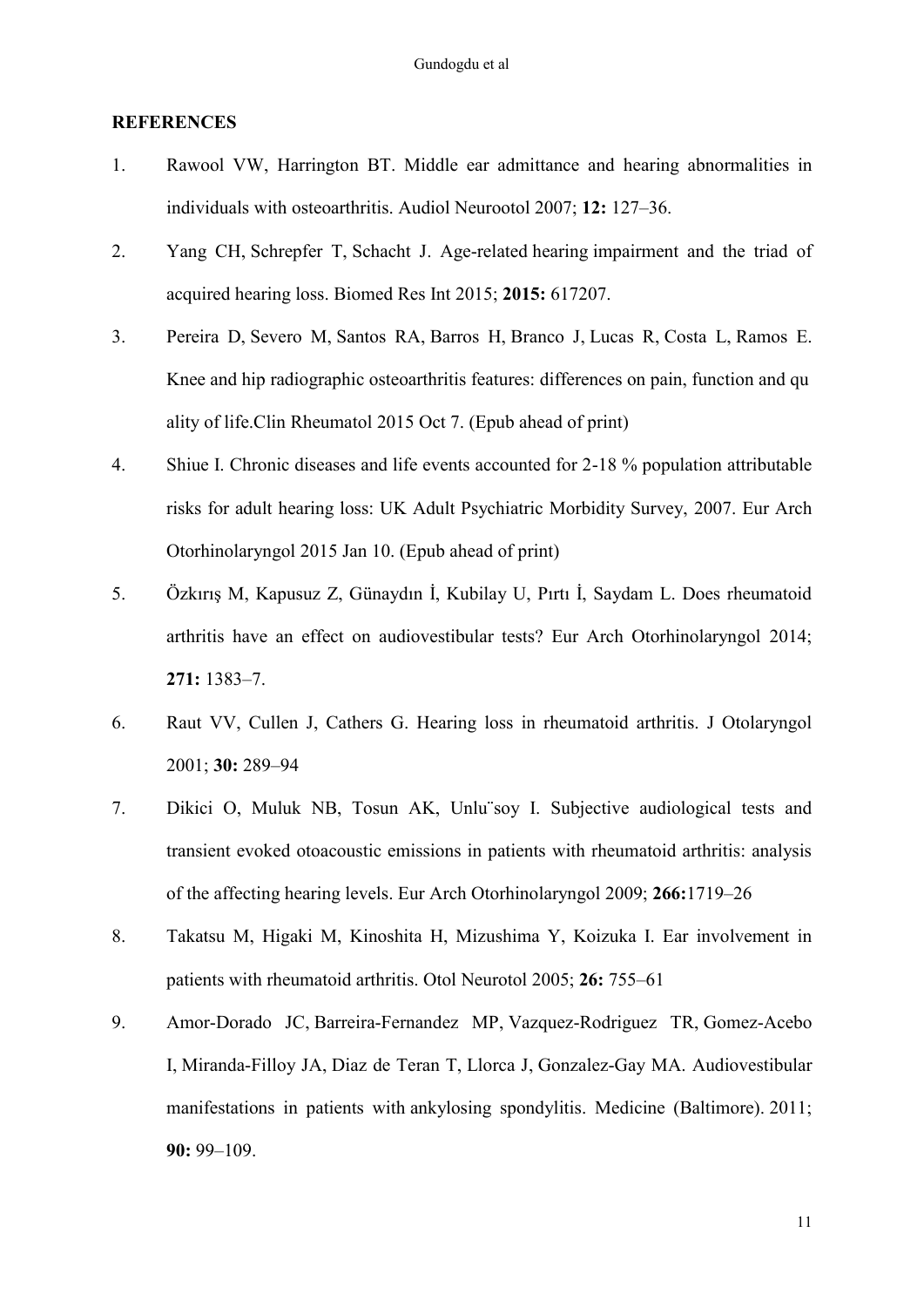- 10. [Adam M,](http://www.ncbi.nlm.nih.gov/pubmed/?term=Adam%20M%5BAuthor%5D&cauthor=true&cauthor_uid=17899090) [Erkan AN,](http://www.ncbi.nlm.nih.gov/pubmed/?term=Erkan%20AN%5BAuthor%5D&cauthor=true&cauthor_uid=17899090) Arslan D, [Leblebici B,](http://www.ncbi.nlm.nih.gov/pubmed/?term=Leblebici%20B%5BAuthor%5D&cauthor=true&cauthor_uid=17899090) [Ozlüoğlu L](http://www.ncbi.nlm.nih.gov/pubmed/?term=Ozl%C3%BCo%C4%9Flu%20L%5BAuthor%5D&cauthor=true&cauthor_uid=17899090), [Nafiz Akman M.](http://www.ncbi.nlm.nih.gov/pubmed/?term=Nafiz%20Akman%20M%5BAuthor%5D&cauthor=true&cauthor_uid=17899090) Highfrequency sensorineural hearing loss in patients with ankylosing spondylitis: isitan extrarticulerfeature of disease? [Rheumatol Int](http://www.ncbi.nlm.nih.gov/pubmed/?term=High-frequency+sensorineural+hearing+loss+in+patients+with+ankylosing+spondylitis%3A+is+it+an+extrarticuler+feature+of+disease%3F) 2008; **28:** 413–7.
- 11. Kumar BN, Smith MS, Walsh RM, Green JR. Sensorineural hearing loss in ulcerative colitis. Clin Otolaryngol Allied Sci 2000; **25:** 143–5.
- 12. Sonbay ND, Saka C, Tatlican S, et al. Audiological evaluation in patients with Behçet's disease. J Laryngol Otol 2014; **128:** 694–7.
- 13. Amor-Dorado JC, Barreira-Fernandez MP, Pina T, Vázquez-Rodríguez TR, Llorca J, González-Gay MA Investigations into audiovestibular manifestations in patients with psoriatic arthritis. J Rheumatol 2014; **41:** 2018–26.
- 14. Fujisawa T, Hattori T, Takahashi K, Kuboki T, Yamashita A, Takiga-wa M. Cyclic mechanical stres induces extracellular matrix degradation in cultured chondrocytes via gene expression of matrix metalloproteinases and interleukin–1. J.Biochem (Tokyo), 1999; **125:** 966–75.
- 15. Honda K, Ohno S, Tanimoto K, Ijuin C, Tanaka N, Doi T et al. The effects of high magnitude cyclic tensile load on cartilage matrix metabolism in cultured chondrocytes. Eur. J. Cell Biol 2000; **79:** 601–9.
- 16. Lee DA, Frean SP, Lees P, Bader DL. Dynamic mechanical compression influences nitric oxide production by articular chondrocytes seeded in agarose. Biochem Biophy Res Commun 1998; **251:** 580–5.
- 17. Miyagi I, Kikuchi H, Hamanishi C, Tanaka S. Autodestruction of the articular cartilage and free radical mediators. J Lab Clin Med 1998; **131:** 146–50.
- 18. [Li D,](http://www.ncbi.nlm.nih.gov/pubmed/?term=Li%20D%5BAuthor%5D&cauthor=true&cauthor_uid=22885622) [Xie G,](http://www.ncbi.nlm.nih.gov/pubmed/?term=Xie%20G%5BAuthor%5D&cauthor=true&cauthor_uid=22885622) [Wang W.](http://www.ncbi.nlm.nih.gov/pubmed/?term=Wang%20W%5BAuthor%5D&cauthor=true&cauthor_uid=22885622) Reactive oxygen species: the 2-edged sword of osteoarthritis. [Am J Med Sci](http://www.ncbi.nlm.nih.gov/pubmed/22885622) 2012; **344:** 486–90.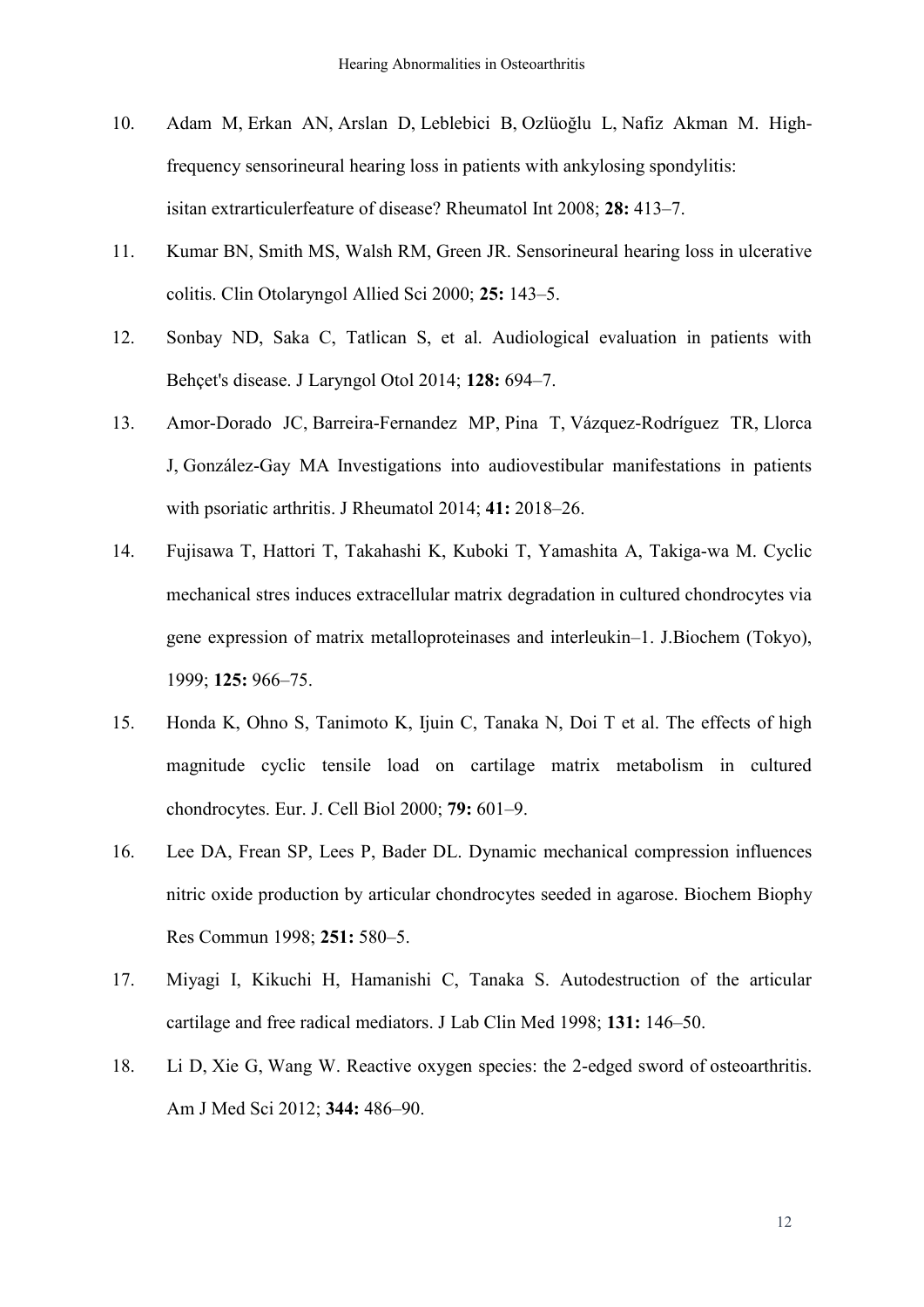- 19. Haklar U, Yüksel M, Velioğlu A, Turkmen M, Haklar G, Yalçin A.S. Oxygen radicals and nitric oxide levels in chondral or meniscal lesions or both. Clin Orthop Relat Res, 2002; **403:** 135–42.
- 20. Loeser RF. Aging and osteoarthritis: the role of chondrocyte senescence and aging changes in the cartilage matrix. Osteoarthritis Cartilage. 2009; 17: 971–9.
- 21. Gomes WF, Lacerda AC, Mendonca VA, Arrieiro AN, Fonseca SF, Amorim MR, Rocha-Vieira E, Teixeira AL, Teixeira MM, Miranda AS, Coimbra CC, Brito-Melo E. Effect of aerobic training on plasma cytokines and soluble receptors in elderly women with knee osteoarthritis, in response to acute exercise. Clin Rheumatol 2010; **31:** 759– 66.
- 22. Calich AL, Domiciano DS, Fuller R[.Osteoarthritis:](http://www.ncbi.nlm.nih.gov/pubmed/20108016) can anti-cytokine therapy play a role in [treatment?](http://www.ncbi.nlm.nih.gov/pubmed/20108016) Clin Rheumatol 2010; 29: 451–5.
- 23. Gruber J, Vincent TL, Hermansson M et al. Induction of interleukin-1 in articular cartilage by explantation and cutting. Arthritis Rheum 2004; **50:** 2539 –46.
- 24. Kellgren JH, Lawrence JS. Radiological assessment of osteo-arthrosis. Ann Rheum Dis.1957; **16:** 494–502.
- 25. [Altman R,](http://www.ncbi.nlm.nih.gov/pubmed/?term=Altman%20R%5BAuthor%5D&cauthor=true&cauthor_uid=2242058) [Alarcón G,](http://www.ncbi.nlm.nih.gov/pubmed/?term=Alarc%C3%B3n%20G%5BAuthor%5D&cauthor=true&cauthor_uid=2242058) [Appelrouth D,](http://www.ncbi.nlm.nih.gov/pubmed/?term=Appelrouth%20D%5BAuthor%5D&cauthor=true&cauthor_uid=2242058) [Bloch D,](http://www.ncbi.nlm.nih.gov/pubmed/?term=Bloch%20D%5BAuthor%5D&cauthor=true&cauthor_uid=2242058) [Borenstein D,](http://www.ncbi.nlm.nih.gov/pubmed/?term=Borenstein%20D%5BAuthor%5D&cauthor=true&cauthor_uid=2242058) [Brandt K,](http://www.ncbi.nlm.nih.gov/pubmed/?term=Brandt%20K%5BAuthor%5D&cauthor=true&cauthor_uid=2242058) [Brown](http://www.ncbi.nlm.nih.gov/pubmed/?term=Brown%20C%5BAuthor%5D&cauthor=true&cauthor_uid=2242058)  [C,](http://www.ncbi.nlm.nih.gov/pubmed/?term=Brown%20C%5BAuthor%5D&cauthor=true&cauthor_uid=2242058) [Cooke TD,](http://www.ncbi.nlm.nih.gov/pubmed/?term=Cooke%20TD%5BAuthor%5D&cauthor=true&cauthor_uid=2242058) [Daniel W,](http://www.ncbi.nlm.nih.gov/pubmed/?term=Daniel%20W%5BAuthor%5D&cauthor=true&cauthor_uid=2242058) [Gray R](http://www.ncbi.nlm.nih.gov/pubmed/?term=Gray%20R%5BAuthor%5D&cauthor=true&cauthor_uid=2242058) et al. The American College of Rheumatology criteria for the classification and reporting of osteoarthritis of the hand. [Arthritis](http://www.ncbi.nlm.nih.gov/pubmed/?term=Altman+R%2C+Alarc%C3%B3n+G%2C+Appelrouth+D%2C+Bloch+D%2C+Borenstein+D%2C+Brandt+K%2C+et+al.+The+American+College+of+Rheumatology+criteria+for+the+classification+and+reporting+of+osteoarthritis+of+the+hand.+Arthritis+Rheum+1990%3B33%3A1601---10)  [Rheum](http://www.ncbi.nlm.nih.gov/pubmed/?term=Altman+R%2C+Alarc%C3%B3n+G%2C+Appelrouth+D%2C+Bloch+D%2C+Borenstein+D%2C+Brandt+K%2C+et+al.+The+American+College+of+Rheumatology+criteria+for+the+classification+and+reporting+of+osteoarthritis+of+the+hand.+Arthritis+Rheum+1990%3B33%3A1601---10) 1990; **33:** 1601–10.
- 26. Altman RD, Asch E, Bloch D, Bole G, Borenstein D, Brandt K, et al. Development of criteria for the classification and reporting of osteoarthritis. Classification of osteoarthritis of the knee. Diagnostic and Therapeutic Criteria Committee of the American Rheumatism Association. Arthritis Rheum1986; **29:** 1039–49.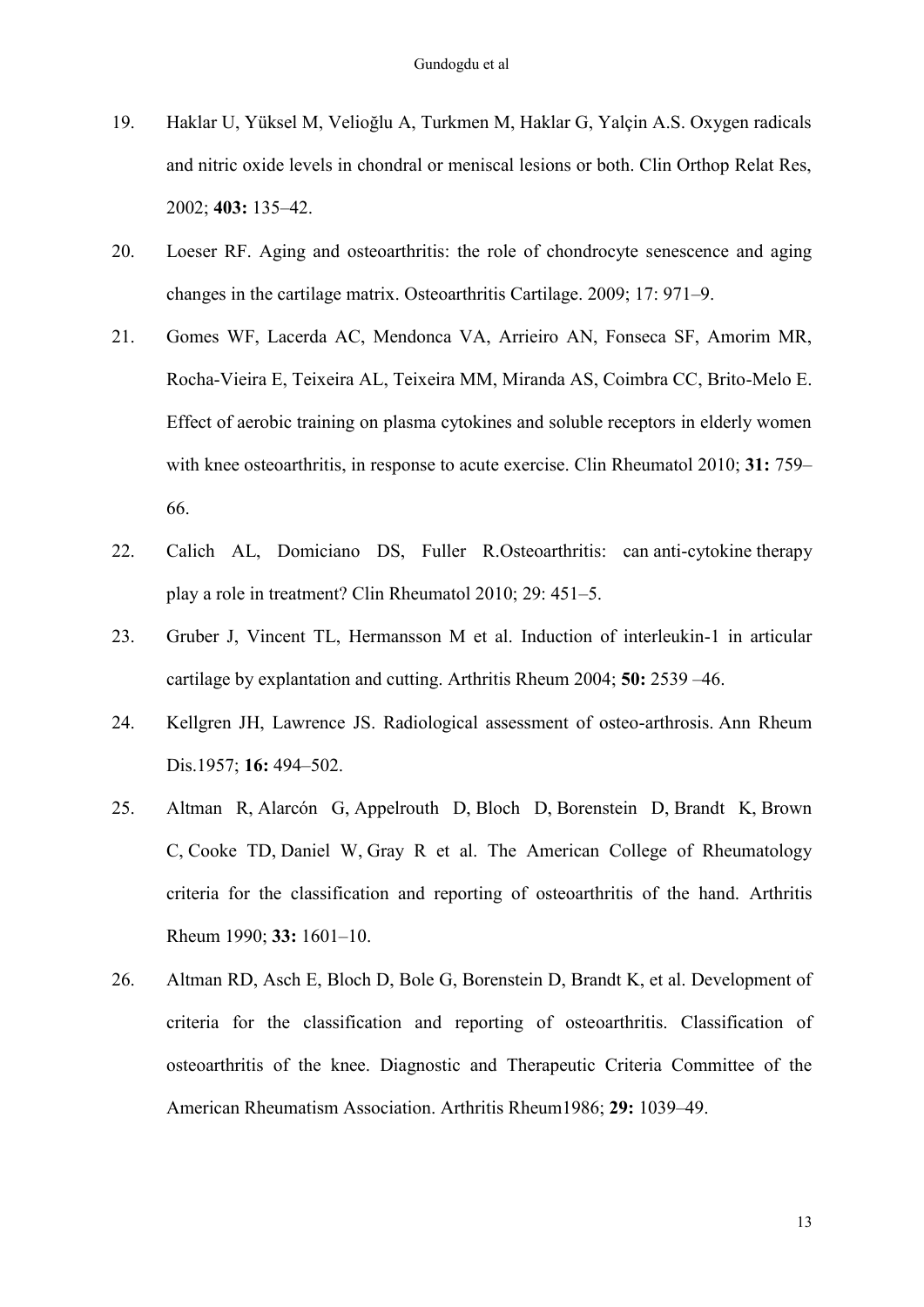- 27. Henry J, Mankin D: Pathogenesis of Osteoarthritis. Kelley's Textbook of Rheumatology, sixth edition, volume II, Saunders Company, 2001.
- 28. [Wong AC,](http://www.ncbi.nlm.nih.gov/pubmed/?term=Wong%20AC%5BAuthor%5D&cauthor=true&cauthor_uid=25954196) [Ryan AF.](http://www.ncbi.nlm.nih.gov/pubmed/?term=Ryan%20AF%5BAuthor%5D&cauthor=true&cauthor_uid=25954196) Mechanisms of sensorineural cell damage, death and survival in cochlea. [Front Aging Neurosci](http://www.ncbi.nlm.nih.gov/pubmed/25954196) 2015; **7:** 58.
- 29. [Kamogashira T,](http://www.ncbi.nlm.nih.gov/pubmed/?term=Kamogashira%20T%5BAuthor%5D&cauthor=true&cauthor_uid=25874222) [Fujimoto C,](http://www.ncbi.nlm.nih.gov/pubmed/?term=Fujimoto%20C%5BAuthor%5D&cauthor=true&cauthor_uid=25874222) [Yamasoba T.](http://www.ncbi.nlm.nih.gov/pubmed/?term=Yamasoba%20T%5BAuthor%5D&cauthor=true&cauthor_uid=25874222) Reactive oxygen species, apoptosis, and mitochondrial dysfunction in hearing loss. [Front Cell Neurosci](http://www.ncbi.nlm.nih.gov/pubmed/26283913) 2015; **9:** 276.
- 30. [Uchida Y,](http://www.ncbi.nlm.nih.gov/pubmed/?term=Uchida%20Y%5BAuthor%5D&cauthor=true&cauthor_uid=25469152) [Sugiura S,](http://www.ncbi.nlm.nih.gov/pubmed/?term=Sugiura%20S%5BAuthor%5D&cauthor=true&cauthor_uid=25469152) [Ueda H,](http://www.ncbi.nlm.nih.gov/pubmed/?term=Ueda%20H%5BAuthor%5D&cauthor=true&cauthor_uid=25469152) [Nakashima T,](http://www.ncbi.nlm.nih.gov/pubmed/?term=Nakashima%20T%5BAuthor%5D&cauthor=true&cauthor_uid=25469152) [Ando F,](http://www.ncbi.nlm.nih.gov/pubmed/?term=Ando%20F%5BAuthor%5D&cauthor=true&cauthor_uid=25469152) [Shimokata H.](http://www.ncbi.nlm.nih.gov/pubmed/?term=Shimokata%20H%5BAuthor%5D&cauthor=true&cauthor_uid=25469152) The association between hearing impairment and polymorphisms of genes encoding inflammatory mediators in Japanese aged population. [Immun Ageing](http://www.ncbi.nlm.nih.gov/pubmed/25469152) 2014; **11:** 18.
- 31. [Löppönen T,](http://www.ncbi.nlm.nih.gov/pubmed/?term=L%C3%B6pp%C3%B6nen%20T%5BAuthor%5D&cauthor=true&cauthor_uid=15593085) [Körkkö J,](http://www.ncbi.nlm.nih.gov/pubmed/?term=K%C3%B6rkk%C3%B6%20J%5BAuthor%5D&cauthor=true&cauthor_uid=15593085) [Lundan T,](http://www.ncbi.nlm.nih.gov/pubmed/?term=Lundan%20T%5BAuthor%5D&cauthor=true&cauthor_uid=15593085) [Seppänen U,](http://www.ncbi.nlm.nih.gov/pubmed/?term=Sepp%C3%A4nen%20U%5BAuthor%5D&cauthor=true&cauthor_uid=15593085) [Ignatius J,](http://www.ncbi.nlm.nih.gov/pubmed/?term=Ignatius%20J%5BAuthor%5D&cauthor=true&cauthor_uid=15593085) [Kääriäinen H.](http://www.ncbi.nlm.nih.gov/pubmed/?term=K%C3%A4%C3%A4ri%C3%A4inen%20H%5BAuthor%5D&cauthor=true&cauthor_uid=15593085) Childhoodonset osteoarthritis, tall stature, and sensorineural hearing loss associated with Arg75- Cys mutation in procollagen type II gene (COL2A1). [Arthritis Rheum.](http://www.ncbi.nlm.nih.gov/pubmed/?term=Arthritis+Rheum.+2004+Dec+15%3B51(6)%3A925-32.) 2004; **51:** 925– 32.
- 32. Wang X, Truong T, Billings PB, Harris JP, Keithley EM: Blockage of immunemediated inner ear damage by etanercept. Otol Neurotol 2003; **24:** 52–7
- 33. Arnold DJ, Losbury-Martin B, Martin GK. High-frequency hearing influences lowerfrequency distortion-product otoacoustic emissions. Arch Otolarygol Head Neck Surgery 1999; **125:** 215–22.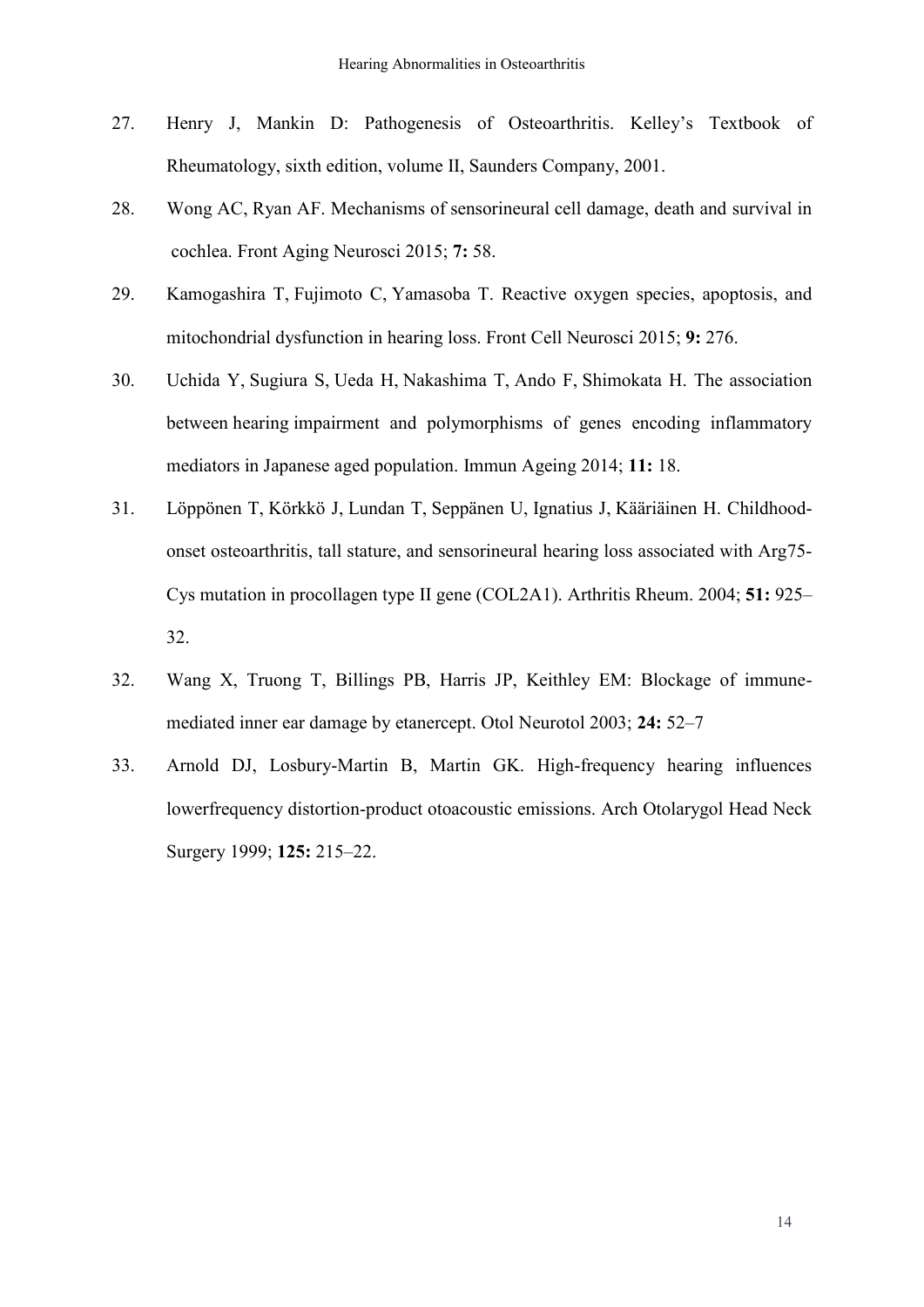|                | OA group (dB)<br>$(mean \pm SD)$ | Control group (dB)<br>$(mean \pm SD)$ | p value |
|----------------|----------------------------------|---------------------------------------|---------|
| 4000 Hz R      | 22,36±10,035                     | $15,00\pm8,305$                       | 0,010   |
| 4000 Hz L      | 26,39±12,962                     | $16,33\pm8,703$                       | < 0,001 |
| 6000 Hz R      | $30,97 \pm 15,713$               | $20,83 \pm 10,178$                    | 0,005   |
| 6000 Hz L      | 31,94±13,217                     | 23,67±11,290                          | 0,003   |
| 8000 Hz R      | $25,28 \pm 18,045$               | 17,00±12,077                          | 0,028   |
| 8000 Hz L      | 38,42±24,593                     | 34,17±15,227                          | 0,355   |
| 10000 Hz R     | 37,78±20,335                     | $26,67 \pm 19,268$                    | 0,007   |
| 10000 Hz L     | 43,06±25,079                     | 29,17±20,514                          | 0,013   |
| 12500 Hz R     | 56,94±17,537                     | 38,83±22,155                          | 0,011   |
| 12500 Hz L     | $60,56 \pm 16,766$               | 44,00±24,011                          | 0,008   |
| 16000 Hz R     | 57,64±6,707                      | 56,00±7,922                           | 0,329   |
| 16000 Hz L     | 57,78±5,404                      | 56,00±9,773                           | 0,987   |
| PTA (L-AC)     | 16,08±6,699                      | 11,50±4,554                           | 0,002   |
| $PTA (R - AC)$ | $15,78 \pm 5,550$                | $11,73\pm4,697$                       | 0,001   |
| PTA (L-BC)     | $14,00\pm6,676$                  | 10,20±4,097                           | 0,016   |
| PTA (R-BC)     | 13,78±6,090                      | 10,00±3,948                           | 0,006   |

**Table 1.** Pure tone average results and hearing thresholds between 4000 Hz- 16000 Hz

OA; osteoarthritis, R; right, L; left, PTA; Pure tone average, AC; air conduction, BC; bone conduction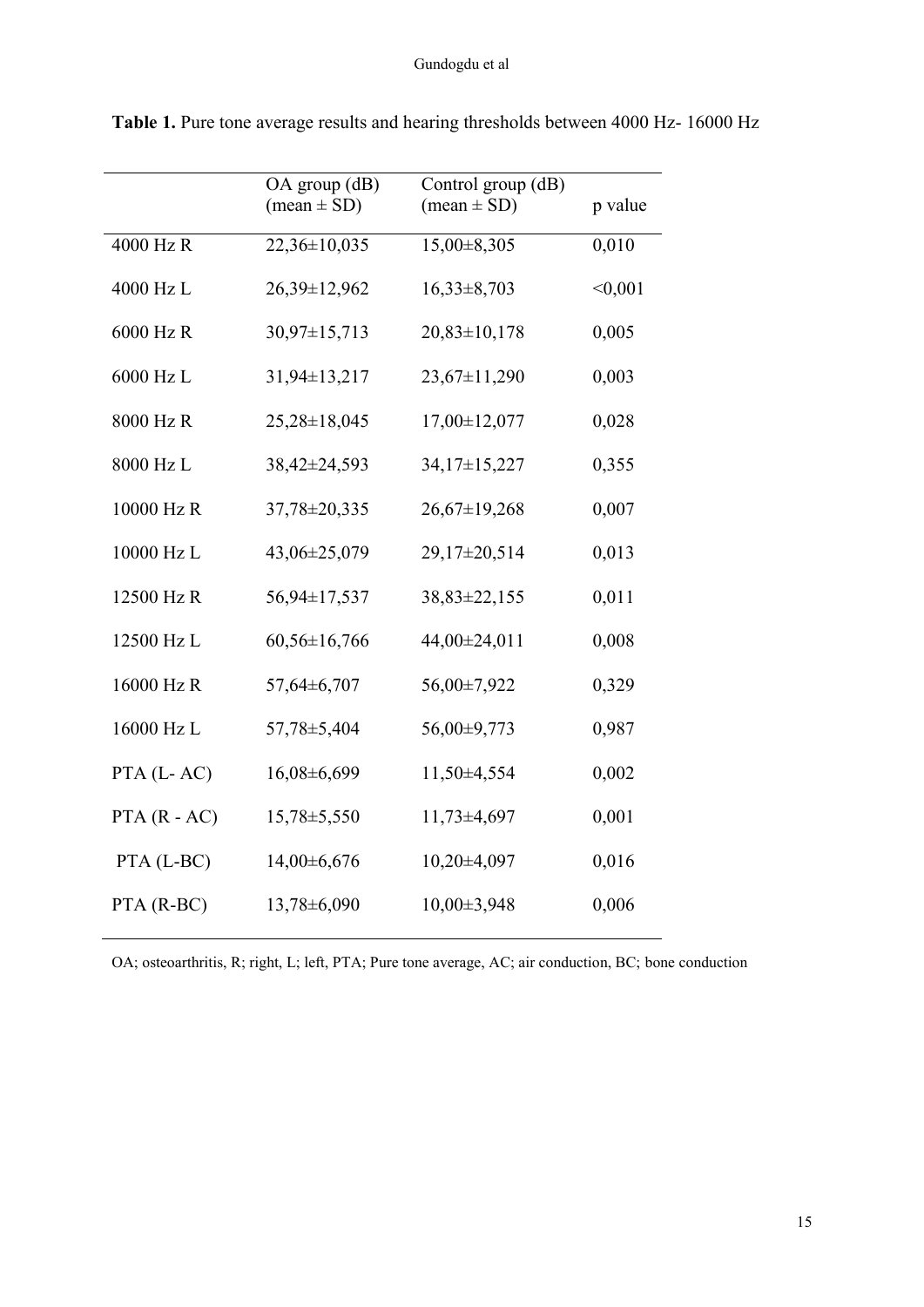|                                    | $OA$ group $(dB)$             | Control group (dB)            |         |
|------------------------------------|-------------------------------|-------------------------------|---------|
|                                    | $(\text{mean} \pm \text{SD})$ | $(\text{mean} \pm \text{SD})$ | p value |
| $SRT(L)$ (dB)                      | $16,67\pm 6,437$              | $11,33\pm2,916$               | < 0.001 |
| SRT(R)(dB)                         | $16,53\pm5,955$               | $11,50\pm3,511$               | < 0,001 |
| $SD(L)$ (%)                        | 98,44±3,484                   | $99,87\pm,730$                | 0,016   |
| $SD(R)$ $\left(\frac{9}{6}\right)$ | 98,56±3,193                   | $99,73 \pm 1,015$             | 0,073   |

**Table 2.** Speech reception threshold and speech discrimination values

OA; osteoarthritis, SRT; speech reception threshold, SD; speech discrimination, R; right, L; left

## **Table 3.** DPOAE values

| $(\text{mean} \pm \text{SD})$ | $(\text{mean} \pm \text{SD})$ mean $\pm \text{SN}$ a jue                                                                                    |                                                                                                                                                                           |
|-------------------------------|---------------------------------------------------------------------------------------------------------------------------------------------|---------------------------------------------------------------------------------------------------------------------------------------------------------------------------|
|                               |                                                                                                                                             |                                                                                                                                                                           |
|                               |                                                                                                                                             | 0,234                                                                                                                                                                     |
| $11,472\pm7,606$              | $11,463\pm7,8057$                                                                                                                           | 0,854                                                                                                                                                                     |
| 6                             |                                                                                                                                             |                                                                                                                                                                           |
| 14,306±7,697                  | 14,390±6,7791                                                                                                                               | 0,854                                                                                                                                                                     |
|                               |                                                                                                                                             |                                                                                                                                                                           |
| $13,375 \pm 8,381$            | $15,293\pm8,4618$                                                                                                                           | 0,341                                                                                                                                                                     |
| 9                             |                                                                                                                                             |                                                                                                                                                                           |
|                               |                                                                                                                                             | 0,089                                                                                                                                                                     |
| 5                             |                                                                                                                                             |                                                                                                                                                                           |
|                               | $7,437\pm 6,5335$                                                                                                                           | 0,939                                                                                                                                                                     |
|                               |                                                                                                                                             | 0,650                                                                                                                                                                     |
| 9                             |                                                                                                                                             |                                                                                                                                                                           |
|                               |                                                                                                                                             | 0,581                                                                                                                                                                     |
|                               |                                                                                                                                             |                                                                                                                                                                           |
|                               |                                                                                                                                             | 0,479                                                                                                                                                                     |
|                               |                                                                                                                                             | 0,241                                                                                                                                                                     |
|                               |                                                                                                                                             |                                                                                                                                                                           |
|                               | $6,903\pm5,8084$<br>$11,017\pm7,800$<br>7,525 ± 5,9824<br>$11,833\pm7,373$<br>$14,856\pm7,573$<br>2<br>$15,37\pm 6,903$<br>$15,244\pm9,311$ | $OA$ group (dB) Control group (dB) group (dB)<br>$8,913\pm6,4839$<br>$13,707\pm8,4930$<br>$12,443\pm7,6817$<br>$14,117\pm6,5183$<br>$16,42\pm 6,310$<br>$17,847\pm9,1052$ |

OA; osteoarthritis, DPOAE; distortion product otoacoustic emissions, R; right, L; left